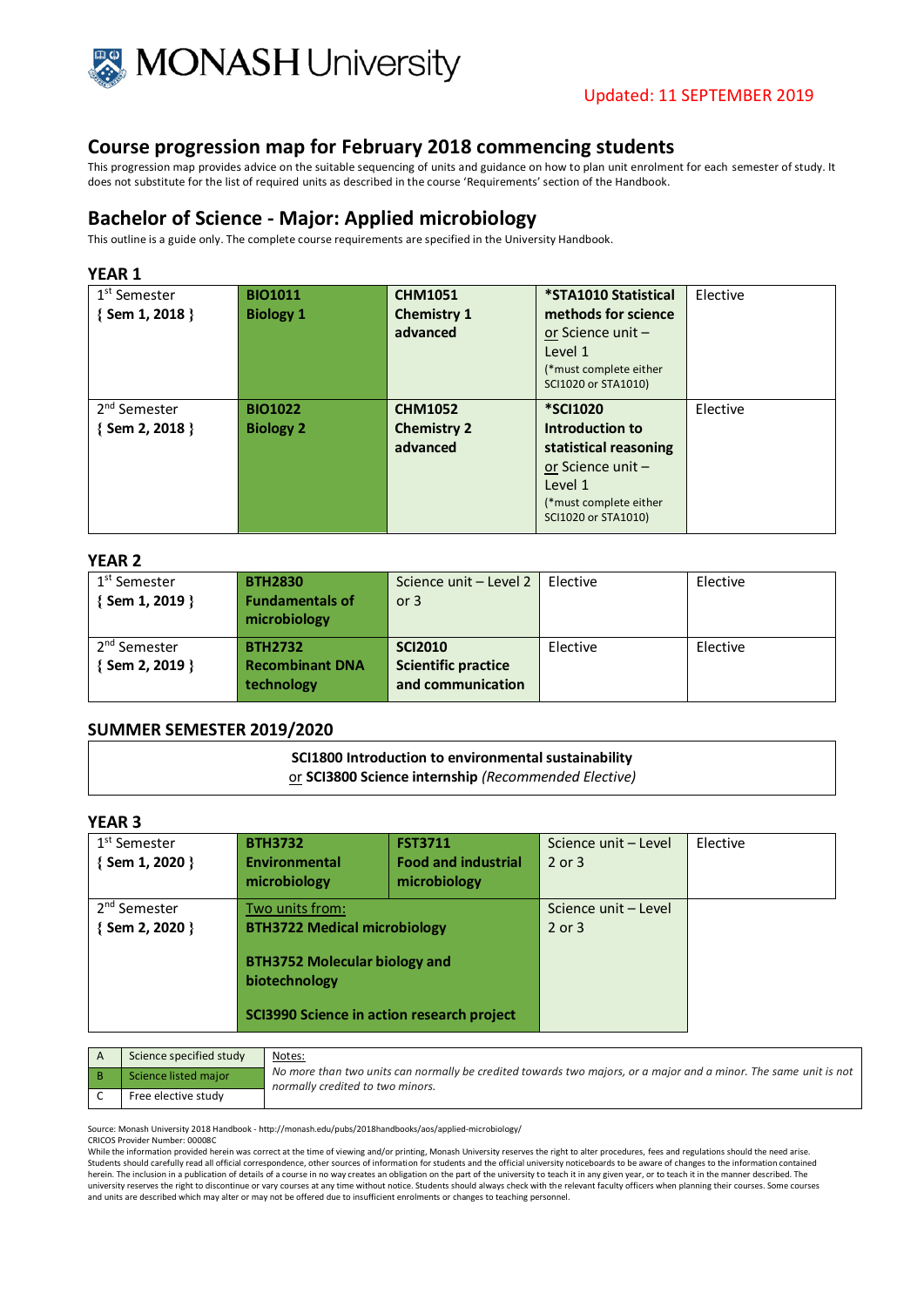

This progression map provides advice on the suitable sequencing of units and guidance on how to plan unit enrolment for each semester of study. It does not substitute for the list of required units as described in the course 'Requirements' section of the Handbook.

### **Bachelor of Science - Major: Biotechnology**

This outline is a guide only. The complete course requirements are specified in the University Handbook.

#### **YEAR 1**

| 1 <sup>st</sup> Semester<br>$\{$ Sem 1, 2018 $\}$ | <b>BIO1011</b><br><b>Biology 1</b> | <b>CHM1051</b><br><b>Chemistry 1</b><br>advanced | *STA1010 Statistical<br>methods for science<br>or Science unit $-$<br>Level 1<br>(*must complete either)<br>SCI1020 or STA1010)                 | Elective |
|---------------------------------------------------|------------------------------------|--------------------------------------------------|-------------------------------------------------------------------------------------------------------------------------------------------------|----------|
| 2 <sup>nd</sup> Semester<br>$\{$ Sem 2, 2018 $\}$ | <b>BIO1022</b><br><b>Biology 2</b> | <b>CHM1052</b><br><b>Chemistry 2</b><br>advanced | <b>*SCI1020</b><br>Introduction to<br>statistical reasoning<br>or Science unit $-$<br>Level 1<br>(*must complete either)<br>SCI1020 or STA1010) | Elective |

#### **YEAR 2**

| 1 <sup>st</sup> Semester | <b>GEN2041</b>         | Science unit - Level 2     | Elective | Elective |
|--------------------------|------------------------|----------------------------|----------|----------|
| {Sem 1, 2019 }           | <b>Foundations of</b>  | or $3$                     |          |          |
|                          | genetics               |                            |          |          |
| 2 <sup>nd</sup> Semester | <b>BTH2732</b>         | <b>SCI2010</b>             | Elective | Elective |
| { Sem 2, 2019 }          | <b>Recombinant DNA</b> | <b>Scientific practice</b> |          |          |
|                          | technology             | and communication          |          |          |
|                          |                        |                            |          |          |

#### **SUMMER SEMESTER 2019/2020**

**SCI1800 Introduction to environmental sustainability** or **SCI3800 Science internship** *(Recommended Elective)*

### **YEAR 3**

| 1 <sup>st</sup> Semester<br>{Sem 1, 2020 } | <b>GEN3051</b><br><b>Medical and</b><br>forensic genetics                                                                                                                                                    | <b>SCI3716</b><br>Laboratory and<br>workplace<br>management | Science unit - Level<br>$2$ or $3$ | Elective |
|--------------------------------------------|--------------------------------------------------------------------------------------------------------------------------------------------------------------------------------------------------------------|-------------------------------------------------------------|------------------------------------|----------|
| 2 <sup>nd</sup> Semester<br>{Sem 2, 2020 } | Two units from:<br><b>BTH3752 Molecular biology and</b><br>biotechnology<br><b>BTH3820 Plant biotechnology</b><br><b>GEN3040 Genomics and its applications</b><br>SCI3990 Science in action research project |                                                             | Science unit - Level<br>$2$ or $3$ |          |

| Science specified study | Notes:                                                                                                                                               |
|-------------------------|------------------------------------------------------------------------------------------------------------------------------------------------------|
| Science listed major    | No more than two units can normally be credited towards two majors, or a major and a minor. The same unit is not<br>normally credited to two minors. |
| Free elective study     |                                                                                                                                                      |

Source: Monash University 2018 Handbook - http://monash.edu/pubs/2018handbooks/aos/biotechnology/ug-sci-biotechnology.html

CRICOS Provider Number: 00008C

While the information provided herein was correct at the time of viewing and/or printing, Monash University reserves the right to alter procedures, fees and regulations should the need arise. Students should carefully read all official correspondence, other sources of information for students and the official university noticeboards to be aware of changes to the information contained herein. The inclusion in a publication of details of a course in no way creates an obligation on the part of the university to teach it in any given year, or to teach it in the manner described. The university reserves the right to discontinue or vary courses at any time without notice. Students should always check with the relevant faculty officers when planning their courses. Some courses<br>and units are described whi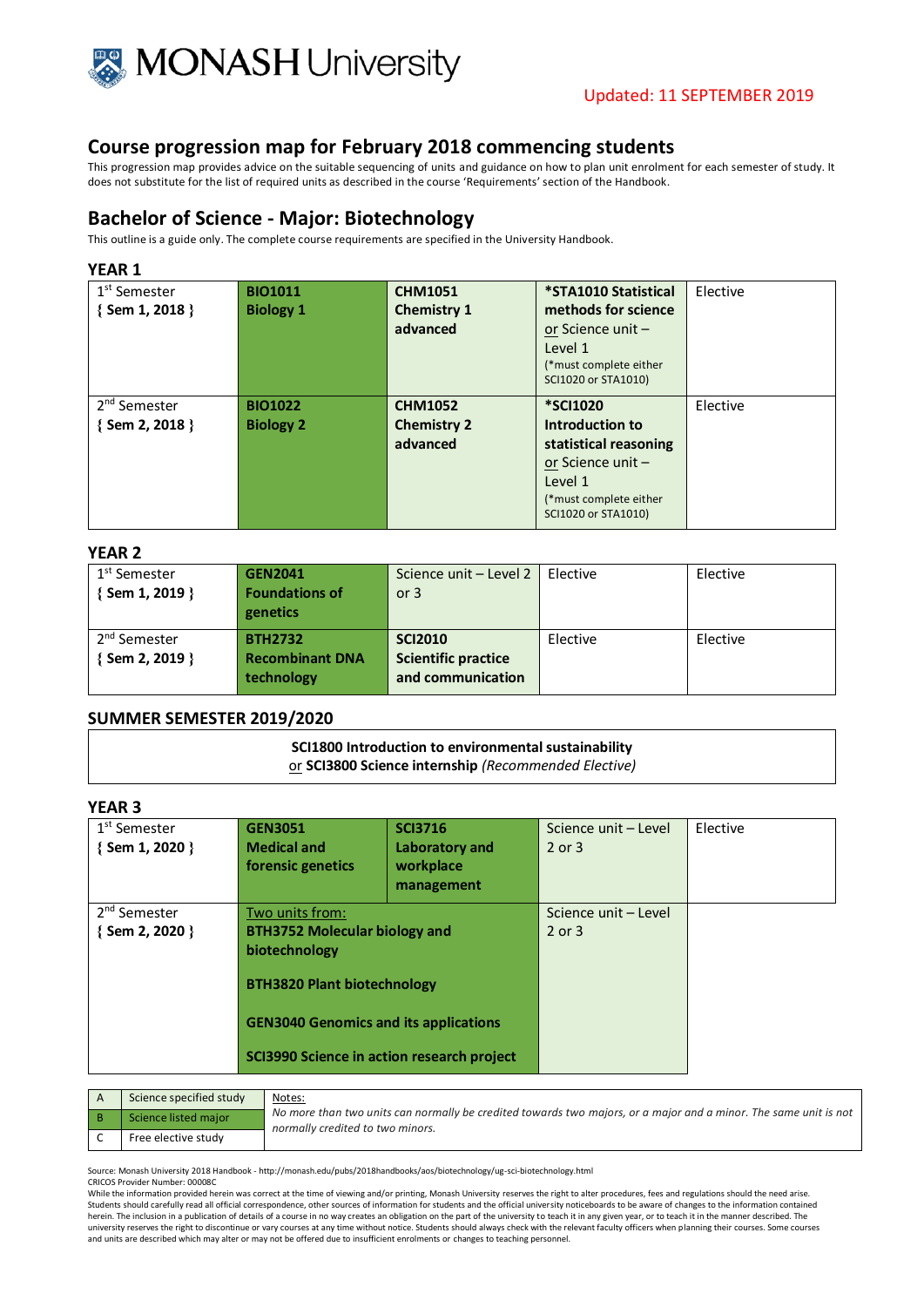

This progression map provides advice on the suitable sequencing of units and guidance on how to plan unit enrolment for each semester of study. It does not substitute for the list of required units as described in the course 'Requirements' section of the Handbook.

# **Bachelor of Science – Extended Major: Biotechnology**

This outline is a guide only. The complete course requirements are specified in the University Handbook.

#### **YEAR 1**

| 1 <sup>st</sup> Semester | <b>BIO1011</b>   | <b>CHM1051</b>     | *STA1010 Statistical   | Elective |
|--------------------------|------------------|--------------------|------------------------|----------|
| {Sem 1, 2018 }           | <b>Biology 1</b> | <b>Chemistry 2</b> | methods for science    |          |
|                          |                  | advanced           | or Science unit -      |          |
|                          |                  |                    | Level 1                |          |
|                          |                  |                    | (*must complete either |          |
|                          |                  |                    | SCI1020 or STA1010)    |          |
| 2 <sup>nd</sup> Semester | <b>BIO1022</b>   | <b>CHM1052</b>     | <b>*SCI1020</b>        | Elective |
| $\{$ Sem 2, 2018 $\}$    | <b>Biology 2</b> | <b>Chemistry 2</b> | Introduction to        |          |
|                          |                  | advanced           | statistical reasoning  |          |
|                          |                  |                    | or Science unit -      |          |
|                          |                  |                    | Level 1                |          |
|                          |                  |                    | (*must complete either |          |
|                          |                  |                    | SCI1020 or STA1010)    |          |

#### **YEAR 2**

| 1 <sup>st</sup> Semester | <b>BTH2741</b>         | <b>BTH2830</b>             | <b>GEN2041</b>        | Elective |
|--------------------------|------------------------|----------------------------|-----------------------|----------|
| {Sem 1, 2019 }           | <b>Biochemistry</b>    | <b>Fundamentals of</b>     | <b>Foundations of</b> |          |
|                          |                        | microbiology               | genetics              |          |
|                          |                        |                            |                       |          |
| 2 <sup>nd</sup> Semester | <b>BTH2732</b>         | <b>SCI2010</b>             | Elective              | Elective |
| {Sem 2, 2019 }           | <b>Recombinant DNA</b> | <b>Scientific practice</b> |                       |          |
|                          | technology             | and communication          |                       |          |
|                          |                        |                            |                       |          |

#### **SUMMER SEMESTER 2019/2020**

**SCI1800 Introduction to environmental sustainability** or **SCI3800 Science internship** *(Recommended Elective)*

### **YEAR 3**

| 1 <sup>st</sup> Semester<br>{Sem 1, 2020 }        | <b>GEN3051</b><br><b>Medical and</b><br>forensic genetics                                                                                                                                   | <b>SCI3716</b><br>Laboratory and<br>workplace<br>management | Elective |  |
|---------------------------------------------------|---------------------------------------------------------------------------------------------------------------------------------------------------------------------------------------------|-------------------------------------------------------------|----------|--|
| 2 <sup>nd</sup> Semester<br>$\{$ Sem 2, 2020 $\}$ | Four units from:<br><b>BTH3722 Medical microbiology</b><br><b>BTH3820 Plant biotechnology</b><br><b>GEN3040 Genomics and its applications</b><br>SCI3990 Science in action research project | <b>BTH3752 Molecular biology and biotechnology</b>          |          |  |

| Science specified study | Notes:                                                                                                                                               |
|-------------------------|------------------------------------------------------------------------------------------------------------------------------------------------------|
| Science listed major    | No more than two units can normally be credited towards two majors, or a major and a minor. The same unit is not<br>normally credited to two minors. |
| Free elective study     |                                                                                                                                                      |

Source: Monash University 2018 Handbook - http://monash.edu/pubs/2018handbooks/aos/biotechnology/ug-sci-biotechnology.html

CRICOS Provider Number: 00008C

While the information provided herein was correct at the time of viewing and/or printing, Monash University reserves the right to alter procedures, fees and regulations should the need arise. Students should carefully read all official correspondence, other sources of information for students and the official university noticeboards to be aware of changes to the information contained herein. The inclusion in a publication of details of a course in no way creates an obligation on the part of the university to teach it in any given year, or to teach it in the manner described. The university reserves the right to discontinue or vary courses at any time without notice. Students should always check with the relevant faculty officers when planning their courses. Some courses<br>and units are described whi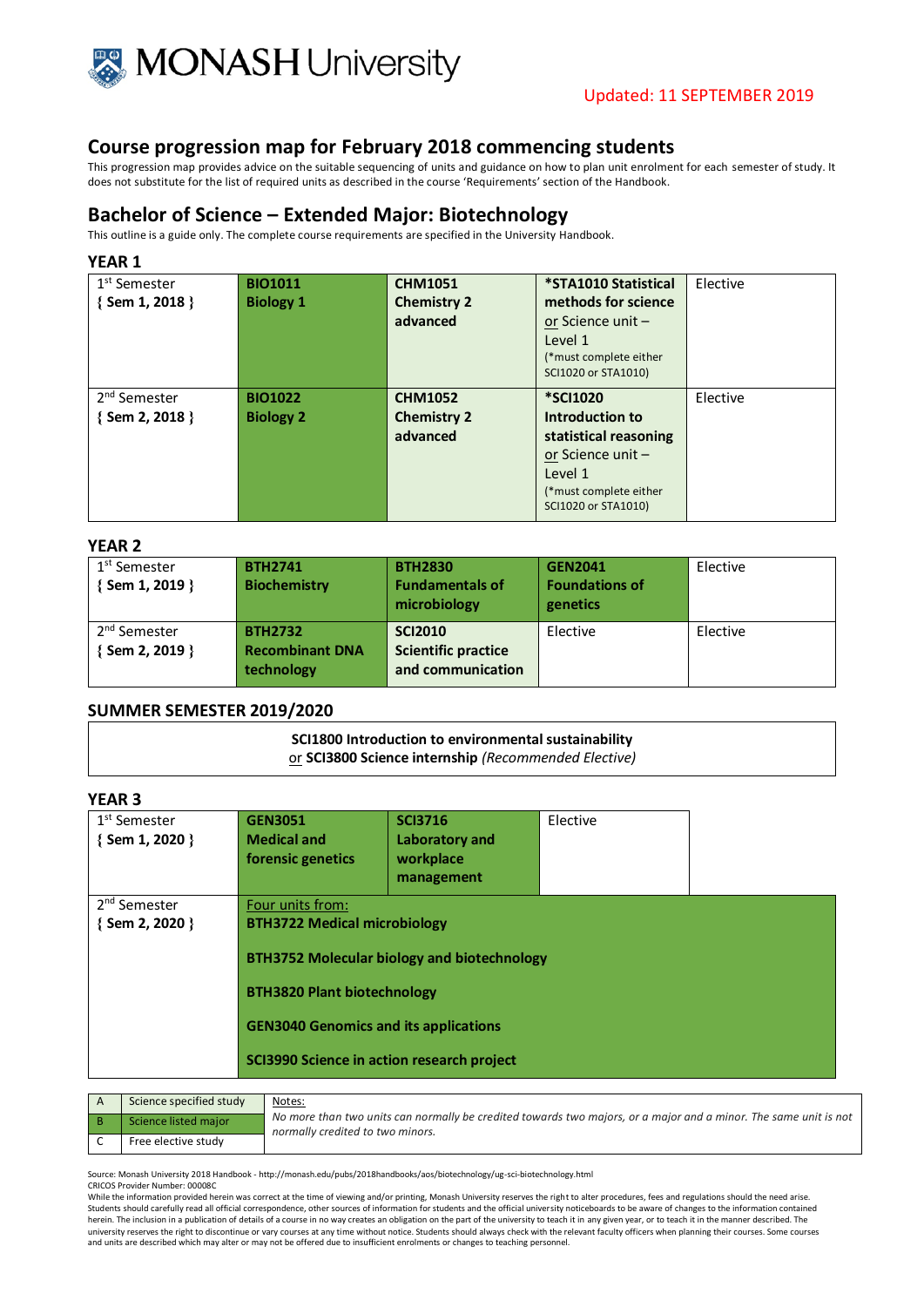

This progression map provides advice on the suitable sequencing of units and guidance on how to plan unit enrolment for each semester of study. It does not substitute for the list of required units as described in the course 'Requirements' section of the Handbook.

### **Bachelor of Science - Major: Genomics and bioinformatics**

This outline is a guide only. The complete course requirements are specified in the University Handbook.

#### **YEAR 1**

| 1 <sup>st</sup> Semester<br>$\{$ Sem 1, 2018 $\}$ | <b>BIO1011</b><br><b>Biology 1</b> | <b>CHM1051</b><br><b>Chemistry 1</b><br>advanced | *STA1010 Statistical<br>methods for science<br>or Science unit -<br>Level 1<br>(*must complete either)<br>SCI1020 or STA1010)                | Elective |
|---------------------------------------------------|------------------------------------|--------------------------------------------------|----------------------------------------------------------------------------------------------------------------------------------------------|----------|
| 2 <sup>nd</sup> Semester<br>$\{$ Sem 2, 2018 $\}$ | <b>BIO1022</b><br><b>Biology 2</b> | <b>CHM1052</b><br><b>Chemistry 2</b><br>advanced | <b>*SCI1020</b><br>Introduction to<br>statistical reasoning<br>or Science unit -<br>Level 1<br>(*must complete either<br>SCI1020 or STA1010) | Elective |

#### **YEAR 2**

| 1 <sup>st</sup> Semester<br>$\{$ Sem 1, 2019 $\}$ | <b>GEN2041</b><br><b>Foundations of</b><br>genetics          | Science unit - Level 2<br>or $3$                      | Elective                      | Elective |
|---------------------------------------------------|--------------------------------------------------------------|-------------------------------------------------------|-------------------------------|----------|
| 2 <sup>nd</sup> Semester<br>{ Sem 2, 2019 }       | <b>GEN2052</b><br><b>Genomics and</b><br>population genetics | Science unit - Level 2   SCI2010 Scientific<br>or $3$ | practice and<br>communication | Elective |

#### **SUMMER SEMESTER 2019/2020**

# **SCI1800 Introduction to environmental sustainability**

or **SCI3800 Science internship** *(Recommended Elective)*

### **YEAR 3**

| 1 <sup>st</sup> Semester<br>{Sem 1, 2020 }        | <b>BIN3800</b><br><b>Bioinformatics</b>                                                 | <b>GEN3051</b><br><b>Medical and forensic</b><br>genetics | Science unit - Level<br>$2$ or $3$ | Elective |
|---------------------------------------------------|-----------------------------------------------------------------------------------------|-----------------------------------------------------------|------------------------------------|----------|
| 2 <sup>nd</sup> Semester<br>$\{$ Sem 2, 2020 $\}$ | <b>BIN3890</b><br><b>Research methods</b><br>in bioinformatics<br>and big data analysis | <b>GEN3040</b><br><b>Genomics and its</b><br>applications | Elective                           |          |

| Science specified study | Notes:                                                                                                                                               |
|-------------------------|------------------------------------------------------------------------------------------------------------------------------------------------------|
| Science listed major    | No more than two units can normally be credited towards two majors, or a major and a minor. The same unit is not<br>normally credited to two minors. |
| Free elective study     |                                                                                                                                                      |

Source: Monash University 2018 Handbook - http://monash.edu/pubs/2018handbooks/aos/genomics-and-bioinformatics/

CRICOS Provider Number: 00008C

While the information provided herein was correct at the time of viewing and/or printing. Monash University reserves the right to alter procedures, fees and regulations should the need arise. Students should carefully read all official correspondence, other sources of information for students and the official university noticeboards to be aware of changes to the information contained herein. The inclusion in a publication of details of a course in no way creates an obligation on the part of the university to teach it in any given year, or to teach it in the manner described. The university reserves the right to discontinue or vary courses at any time without notice. Students should always check with the relevant faculty officers when planning their courses. Some courses and units are described which may alter or may not be offered due to insufficient enrolments or changes to teaching personnel.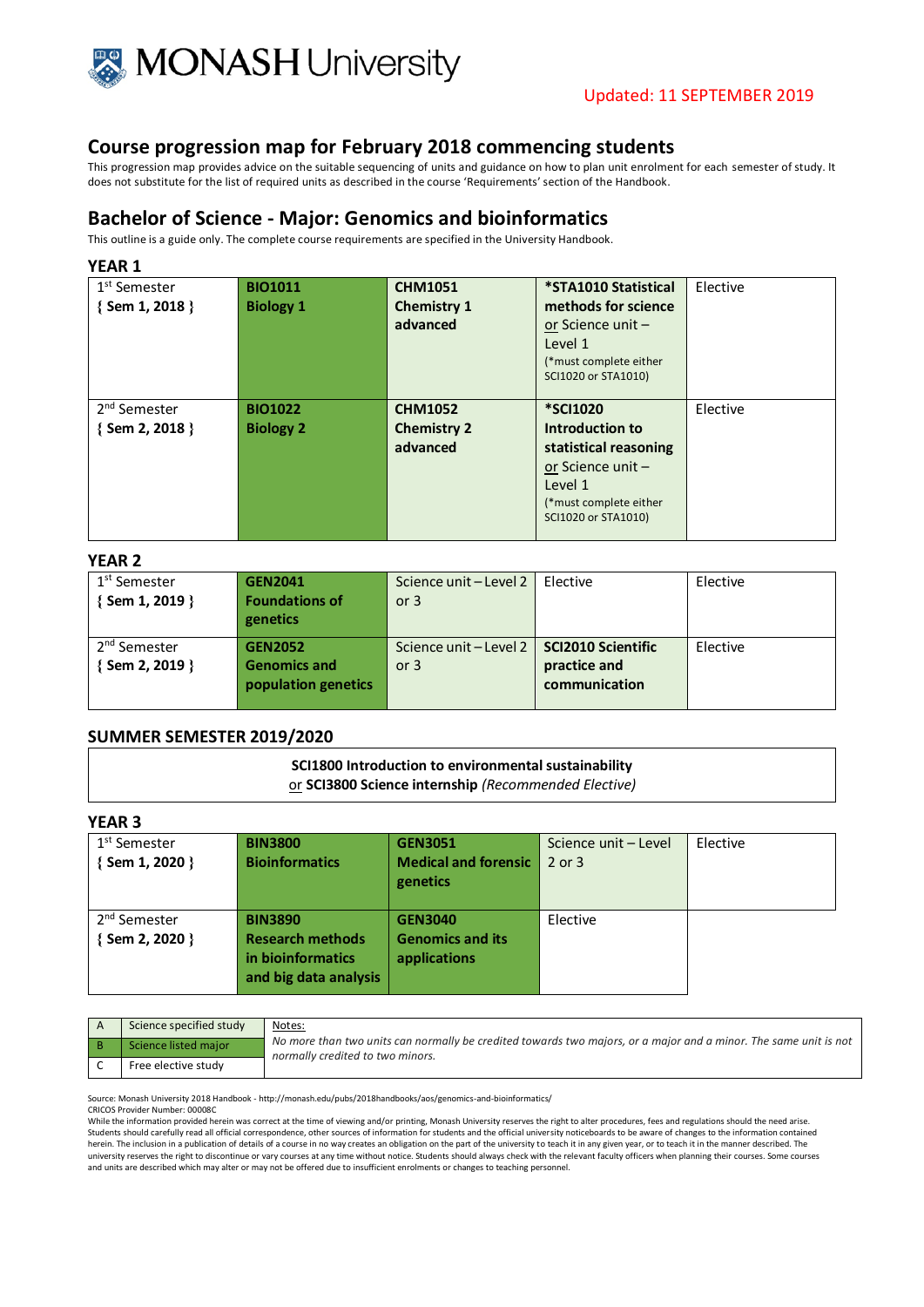

This progression map provides advice on the suitable sequencing of units and guidance on how to plan unit enrolment for each semester of study. It does not substitute for the list of required units as described in the course 'Requirements' section of the Handbook.

# **Bachelor of Science - Major: Medicinal chemistry**

This outline is a guide only. The complete course requirements are specified in the University Handbook.

#### **YEAR 1**

| 1 <sup>st</sup> Semester | <b>BIO1011</b>   | <b>CHM1051</b>     | *STA1010 Statistical   | Elective |
|--------------------------|------------------|--------------------|------------------------|----------|
| $\{$ Sem 1, 2018 $\}$    | <b>Biology 1</b> | <b>Chemistry 1</b> | methods for science    |          |
|                          |                  | advanced           | or Science unit -      |          |
|                          |                  |                    | Level 1                |          |
|                          |                  |                    | (*must complete either |          |
|                          |                  |                    | SCI1020 or STA1010)    |          |
| 2 <sup>nd</sup> Semester | <b>BIO1022</b>   | <b>CHM1052</b>     | <b>*SCI1020</b>        | Elective |
| {Sem 2, 2018 }           | <b>Biology 2</b> | <b>Chemistry 2</b> | Introduction to        |          |
|                          |                  | advanced           | statistical reasoning  |          |
|                          |                  |                    | or Science unit $-$    |          |
|                          |                  |                    | Level 1                |          |
|                          |                  |                    | (*must complete either |          |
|                          |                  |                    | SCI1020 or STA1010)    |          |

#### **YEAR 2**

| 1 <sup>st</sup> Semester<br>$\{$ Sem 1, 2019 $\}$ | <b>CHM2911</b><br><b>Inorganic and</b><br>organic chemistry       | *PHY2810<br><b>Physiology of</b><br>human body<br>systems<br>Science unit -<br>or.<br>Level 2 or 3<br>(*must complete either<br>PHY2810 or PHY2820) | Elective                                                          | Elective |
|---------------------------------------------------|-------------------------------------------------------------------|-----------------------------------------------------------------------------------------------------------------------------------------------------|-------------------------------------------------------------------|----------|
| 2 <sup>nd</sup> Semester<br>$\{$ Sem 2, 2019 $\}$ | <b>CHM2922</b><br><b>Spectroscopy and</b><br>analytical chemistry | <b>*PHY2820</b><br><b>Physiology of</b><br>human health<br>or Science unit -<br>Level 2 or 3<br>(*must complete either<br>PHY2810 or PHY2820)       | <b>SCI2010</b><br><b>Scientific practice</b><br>and communication | Elective |

#### **SUMMER SEMESTER 2019/2020**

| SCI1800 Introduction to environmental sustainability |  |
|------------------------------------------------------|--|
| or SCI3800 Science internship (Recommended Elective) |  |

#### **YEAR 3**

| 1 <sup>st</sup> Semester | <b>CHM3930</b>             | <b>PHA3801</b>       | Science unit - Level | <b>BTH2741</b>      |
|--------------------------|----------------------------|----------------------|----------------------|---------------------|
| $\{$ Sem 1, 2020 $\}$    | <b>Medicinal chemistry</b> | <b>Principles of</b> | $2$ or $3$           | <b>Biochemistry</b> |
|                          |                            | pharmacology         |                      | (Recommended        |
|                          |                            |                      |                      | Elective)           |
| 2 <sup>nd</sup> Semester | <b>CHM3922</b>             | Science unit - Level | Elective             |                     |
| { Sem 2, 2020 }          | <b>Advanced organic</b>    | 3                    |                      |                     |
|                          | chemistry                  |                      |                      |                     |
|                          |                            |                      |                      |                     |

| Science specified study | Notes:                                                                                                                                               |
|-------------------------|------------------------------------------------------------------------------------------------------------------------------------------------------|
| Science listed major    | No more than two units can normally be credited towards two majors, or a major and a minor. The same unit is not<br>normally credited to two minors. |
| Free elective study     |                                                                                                                                                      |

Source: Monash University 2018 Handbook - http://monash.edu/pubs/2018handbooks/aos/medicinal-chemistry/ug-sci-medicinal-chemistry.html CRICOS Provider Number: 00008C

While the information provided herein was correct at the time of viewing and/or printing. Monash University reserves the right to alter procedures, fees and regulations should the need arise. Students should carefully read all official correspondence, other sources of information for students and the official university noticeboards to be aware of changes to the information contained herein. The inclusion in a publication of details of a course in no way creates an obligation on the part of the university to teach it in any given year, or to teach it in the manner described. The university reserves the right to discontinue or vary courses at any time without notice. Students should always check with the relevant faculty officers when planning their courses. Some courses<br>and units are described whi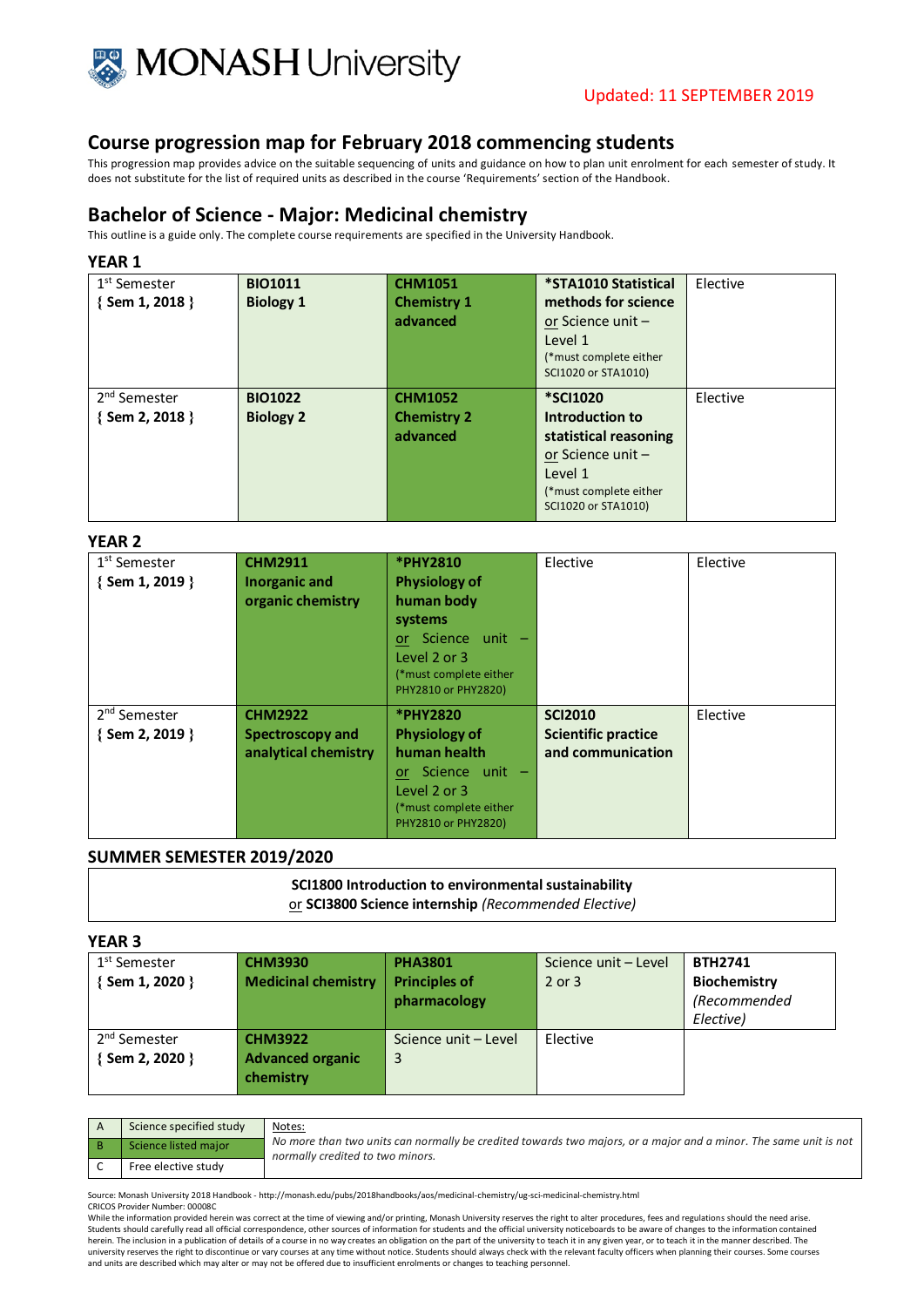

This progression map provides advice on the suitable sequencing of units and guidance on how to plan unit enrolment for each semester of study. It does not substitute for the list of required units as described in the course 'Requirements' section of the Handbook.

### **Bachelor of Science - Major: Psychology**

This outline is a guide only. The complete course requirements are specified in the University Handbook.

#### **YEAR 1**

| 1 <sup>st</sup> Semester<br>{ Sem 1, 2018 } | <b>BIO1011</b><br><b>Biology 1</b> | <b>PSY1011</b><br><b>Psychology 1A</b> | *STA1010 Statistical<br>methods for science<br>or Science unit $-$<br>Level 1<br>(*must complete either<br>SCI1020 or STA1010)               | Elective |
|---------------------------------------------|------------------------------------|----------------------------------------|----------------------------------------------------------------------------------------------------------------------------------------------|----------|
| 2 <sup>nd</sup> Semester<br>{ Sem 2, 2018 } | <b>BIO1022</b><br><b>Biology 2</b> | <b>PSY1022</b><br><b>Psychology 1B</b> | <b>*SCI1020</b><br>Introduction to<br>statistical reasoning<br>or Science unit -<br>Level 1<br>(*must complete either<br>SCI1020 or STA1010) | Elective |

#### **YEAR 2**

| 1 <sup>st</sup> Semester<br>$\{$ Sem 1, 2019 $\}$ | <b>PSY2061</b><br><b>Biological</b><br>psychology             | <b>PSY2071</b><br><b>Developmental</b><br>psychology              | Elective | Elective |
|---------------------------------------------------|---------------------------------------------------------------|-------------------------------------------------------------------|----------|----------|
| 2 <sup>nd</sup> Semester<br>{Sem 2, 2019 }        | <b>PSY2042</b><br><b>Personality and</b><br>social psychology | <b>SCI2010</b><br><b>Scientific practice</b><br>and communication | Elective | Elective |

#### **SUMMER SEMESTER 2019/2020**

# **SCI1800 Introduction to environmental sustainability**

or **SCI3800 Science internship** *(Recommended Elective)*

# **YEAR 3**

| 1 <sup>st</sup> Semester<br>{Sem 1, 2020 } | <b>PSY3041</b><br><b>Psychological testing</b><br>theories of ability<br>and ethics | <b>PSY3051</b><br><b>Perception and</b><br>cognitive<br>psychology | Science unit - Level<br>2 or 3 | Elective |
|--------------------------------------------|-------------------------------------------------------------------------------------|--------------------------------------------------------------------|--------------------------------|----------|
| 2 <sup>nd</sup> Semester<br>{Sem 2, 2020 } | <b>PSY3032</b><br><b>Abnormal</b><br>psychology                                     | Science unit - Level<br>3                                          | Science unit - Level<br>2 or 3 |          |

| Science specified study | <u>Notes:</u>                                                                                                                                        |
|-------------------------|------------------------------------------------------------------------------------------------------------------------------------------------------|
| Science listed major    | No more than two units can normally be credited towards two majors, or a major and a minor. The same unit is not<br>normally credited to two minors. |
| Free elective study     |                                                                                                                                                      |

Source: Monash University 2018 Handbook - http://monash.edu/pubs/2018handbooks/aos/psychology/ug-sci-psychology.html

CRICOS Provider Number: 00008C

While the information provided herein was correct at the time of viewing and/or printing, Monash University reserves the right to alter procedures, fees and regulations should the need arise. Students should carefully read all official correspondence, other sources of information for students and the official university noticeboards to be aware of changes to the information contained<br>herein. The inclusion in a university reserves the right to discontinue or vary courses at any time without notice. Students should always check with the relevant faculty officers when planning their courses. Some courses and units are described which may alter or may not be offered due to insufficient enrolments or changes to teaching personnel.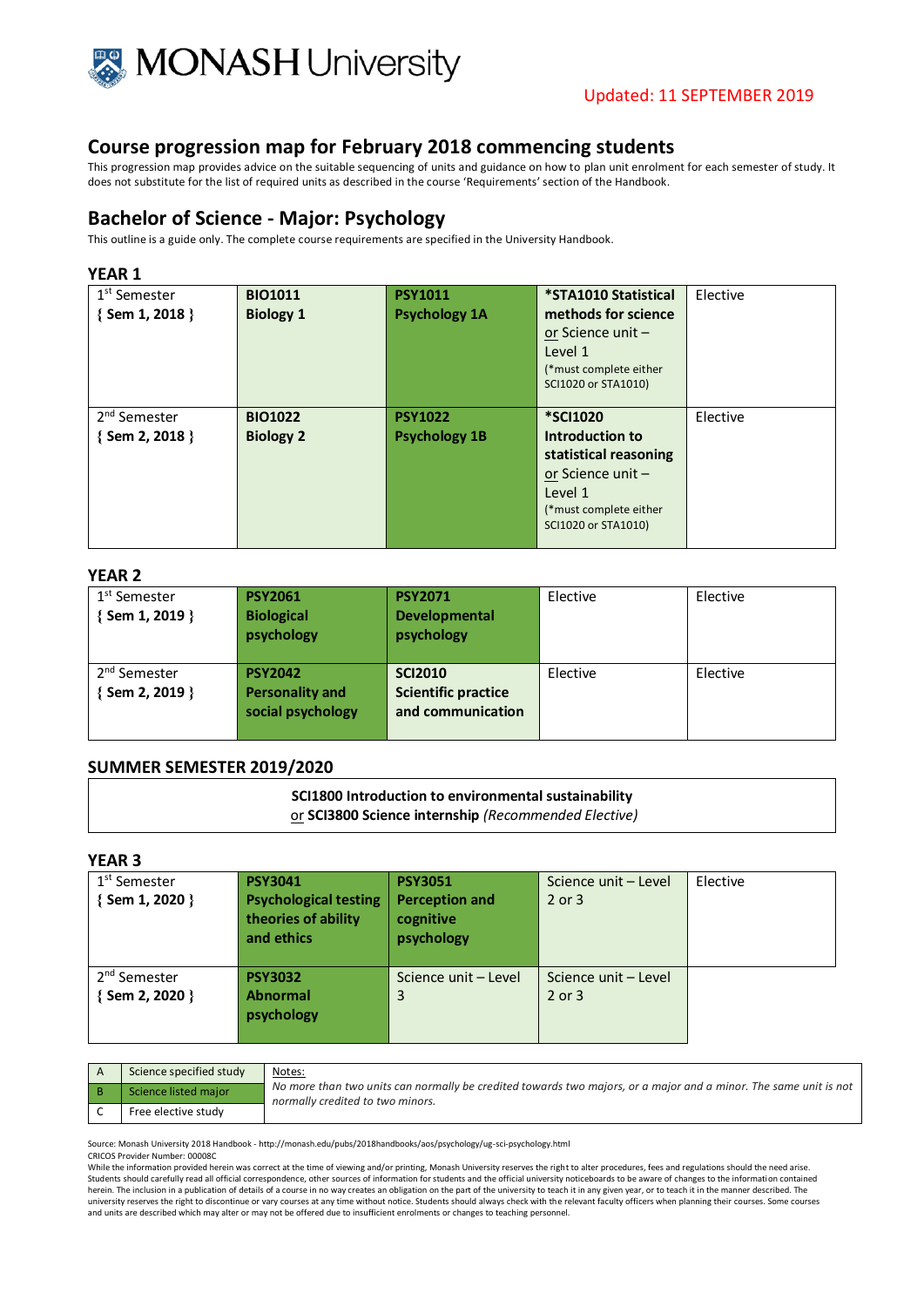

This progression map provides advice on the suitable sequencing of units and guidance on how to plan unit enrolment for each semester of study. It does not substitute for the list of required units as described in the course 'Requirements' section of the Handbook.

### **Bachelor of Science – Extended Major: Psychology**

This outline is a guide only. The complete course requirements are specified in the University Handbook.

#### **YEAR 1**

| 1 <sup>st</sup> Semester<br>$\{$ Sem 1, 2018 $\}$ | <b>BIO1011</b><br><b>Biology 1</b> | <b>PSY1011</b><br><b>Psychology 1A</b> | *STA1010 Statistical<br>methods for science<br>or Science unit -<br>Level 1<br>(*must complete either)<br>SCI1020 or STA1010)                | Elective |
|---------------------------------------------------|------------------------------------|----------------------------------------|----------------------------------------------------------------------------------------------------------------------------------------------|----------|
| 2 <sup>nd</sup> Semester<br>$\{$ Sem 2, 2018 $\}$ | <b>BIO1022</b><br><b>Biology 2</b> | <b>PSY1022</b><br><b>Psychology 1B</b> | <b>*SCI1020</b><br>Introduction to<br>statistical reasoning<br>or Science unit -<br>Level 1<br>(*must complete either<br>SCI1020 or STA1010) | Elective |

#### **YEAR 2**

| 1 <sup>st</sup> Semester<br>{Sem 1, 2019 }  | <b>PSY2061</b><br><b>Biological</b><br>psychology             | <b>PSY2071</b><br><b>Developmental</b><br>psychology | Elective                                                          | Elective |
|---------------------------------------------|---------------------------------------------------------------|------------------------------------------------------|-------------------------------------------------------------------|----------|
| 2 <sup>nd</sup> Semester<br>{ Sem 2, 2019 } | <b>PSY2042</b><br><b>Personality and</b><br>social psychology | <b>PSY2112</b><br>Organisational<br>psychology       | <b>SCI2010</b><br><b>Scientific practice</b><br>and communication | Elective |

#### **SUMMER SEMESTER 2019/2020**

**SCI1800 Introduction to environmental sustainability** or **SCI3800 Science internship** *(Recommended Elective)*

### **YEAR 3**

| 1 <sup>st</sup> Semester<br>{Sem 1, 2020 }  | <b>PSY3041</b><br><b>Psychological testing</b><br>theories of ability<br>and ethics | <b>PSY3051</b><br><b>Perception and</b><br>cognitive<br>psychology | Science unit - Level<br>2 or 3 | Elective |
|---------------------------------------------|-------------------------------------------------------------------------------------|--------------------------------------------------------------------|--------------------------------|----------|
| 2 <sup>nd</sup> Semester<br>{ Sem 2, 2020 } | <b>PSY3032</b><br><b>Abnormal</b><br>psychology                                     | <b>PSY3062 Research</b><br>methods and theory                      | Elective                       |          |

| Science specified study | Notes:                                                                                                                                               |
|-------------------------|------------------------------------------------------------------------------------------------------------------------------------------------------|
| Science listed major    | No more than two units can normally be credited towards two majors, or a major and a minor. The same unit is not<br>normally credited to two minors. |
| Free elective study     |                                                                                                                                                      |

Source: Monash University 2018 Handbook - http://monash.edu/pubs/2018handbooks/aos/psychology/ug-sci-psychology.html

CRICOS Provider Number: 00008C

While the information provided herein was correct at the time of viewing and/or printing. Monash University reserves the right to alter procedures, fees and regulations should the need arise. Students should carefully read all official correspondence, other sources of information for students and the official university noticeboards to be aware of changes to the information contained herein. The inclusion in a publication of details of a course in no way creates an obligation on the part of the university to teach it in any given year, or to teach it in the manner described. The university reserves the right to discontinue or vary courses at any time without notice. Students should always check with the relevant faculty officers when planning their courses. Some courses and units are described which may alter or may not be offered due to insufficient enrolments or changes to teaching personnel.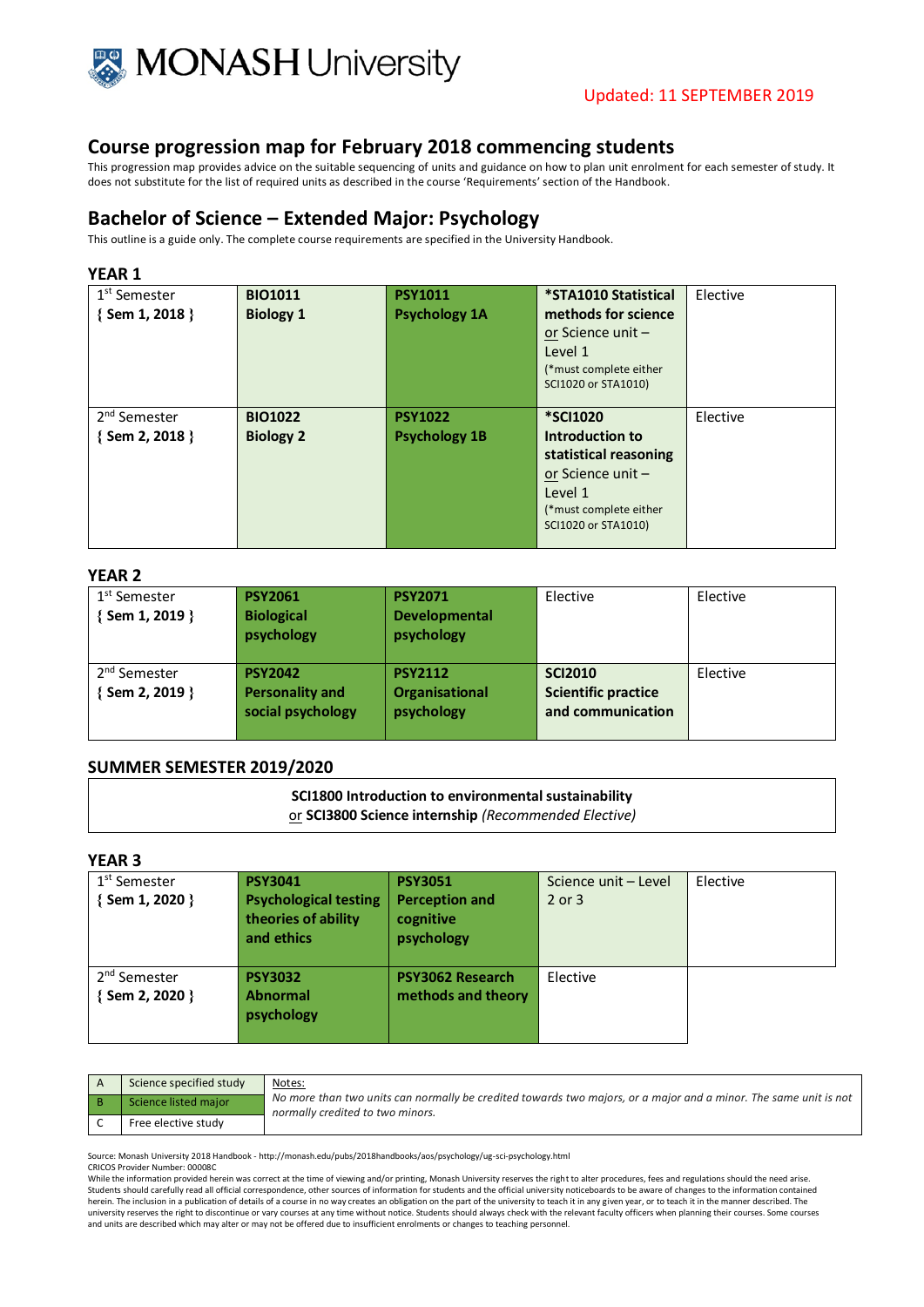

This progression map provides advice on the suitable sequencing of units and guidance on how to plan unit enrolment for each semester of study. It does not substitute for the list of required units as described in the course 'Requirements' section of the Handbook.

### **Bachelor of Science - Major: Tropical environmental biology**

This outline is a guide only. The complete course requirements are specified in the University Handbook.

#### **YEAR 1**

| 1 <sup>st</sup> Semester | <b>BIO1011</b>           | <b>CHM1051</b>     | *STA1010 Statistical    | Elective |
|--------------------------|--------------------------|--------------------|-------------------------|----------|
| {Sem 1, 2018 }           | <b>Biology 1</b>         | <b>Chemistry 1</b> | methods for science     |          |
|                          |                          | advanced           | or Science unit $-$     |          |
|                          |                          |                    | Level 1                 |          |
|                          |                          |                    | (*must complete either) |          |
|                          |                          |                    | SCI1020 or STA1010)     |          |
| 2 <sup>nd</sup> Semester | <b>ENV1800</b>           | <b>CHM1052</b>     | <b>*SCI1020</b>         | Elective |
| $\{$ Sem 2, 2018 $\}$    | <b>Environmental</b>     | <b>Chemistry 2</b> | Introduction to         |          |
|                          | science: A Southeast     | advanced           | statistical reasoning   |          |
|                          | <b>Asian perspective</b> |                    | or Science unit $-$     |          |
|                          |                          |                    | Level 1                 |          |
|                          |                          |                    | (*must complete either) |          |
|                          |                          |                    | SCI1020 or STA1010)     |          |

#### **YEAR 2**

| 1 <sup>st</sup> Semester<br>{Sem 1, 2019 }  | <b>BIO2810</b><br><b>Tropical ecology</b>                      | Science unit - Level<br>2 or 3                 | Elective                                                          | Elective |
|---------------------------------------------|----------------------------------------------------------------|------------------------------------------------|-------------------------------------------------------------------|----------|
| 2 <sup>nd</sup> Semester<br>{ Sem 2, 2019 } | <b>ENV2726</b><br><b>Ecosystems and</b><br><b>bioresources</b> | <b>STA2216</b><br>Data analysis for<br>science | <b>SCI2010</b><br><b>Scientific practice</b><br>and communication | Elective |

#### **SUMMER SEMESTER 2019/2020**

**SCI1800 Introduction to environmental sustainability** or **SCI3800 Science internship** *(Recommended Elective)*

#### **YEAR 3**

| 1 <sup>st</sup> Semester<br>{Sem 1, 2020 } | <b>BIO3800</b><br><b>Tropical</b><br>environmental<br>management | <b>BIO3810</b><br><b>Tropical aquatic</b><br>biology | Science unit - Level<br>2 or 3 | Elective |
|--------------------------------------------|------------------------------------------------------------------|------------------------------------------------------|--------------------------------|----------|
| 2 <sup>nd</sup> Semester<br>{Sem 2, 2020 } | <b>BIO3820</b><br><b>Tropical terrestrial</b><br>biology         | Science unit - Level<br>3                            | Elective                       |          |

| Science specified study | Notes:                                                                                                                                               |
|-------------------------|------------------------------------------------------------------------------------------------------------------------------------------------------|
| Science listed major    | No more than two units can normally be credited towards two majors, or a major and a minor. The same unit is not<br>normally credited to two minors. |
| Free elective study     |                                                                                                                                                      |

Source: Monash University 2018 Handbook - http://monash.edu/pubs/2018handbooks/aos/tropical-environmental-biology/ug-sci-tropical-environmental-biology.html

CRICOS Provider Number: 00008C

While the information provided herein was correct at the time of viewing and/or printing, Monash University reserves the right to alter procedures, fees and regulations should the need arise. Students should carefully read all official correspondence, other sources of information for students and the official university noticeboards to be aware of changes to the information contained herein. The inclusion in a publication of details of a course in no way creates an obligation on the part of the university to teach it in any given year, or to teach it in the manner described. The university reserves the right to discontinue or vary courses at any time without notice. Students should always check with the relevant faculty officers when planning their courses. Some courses<br>and units are described whi